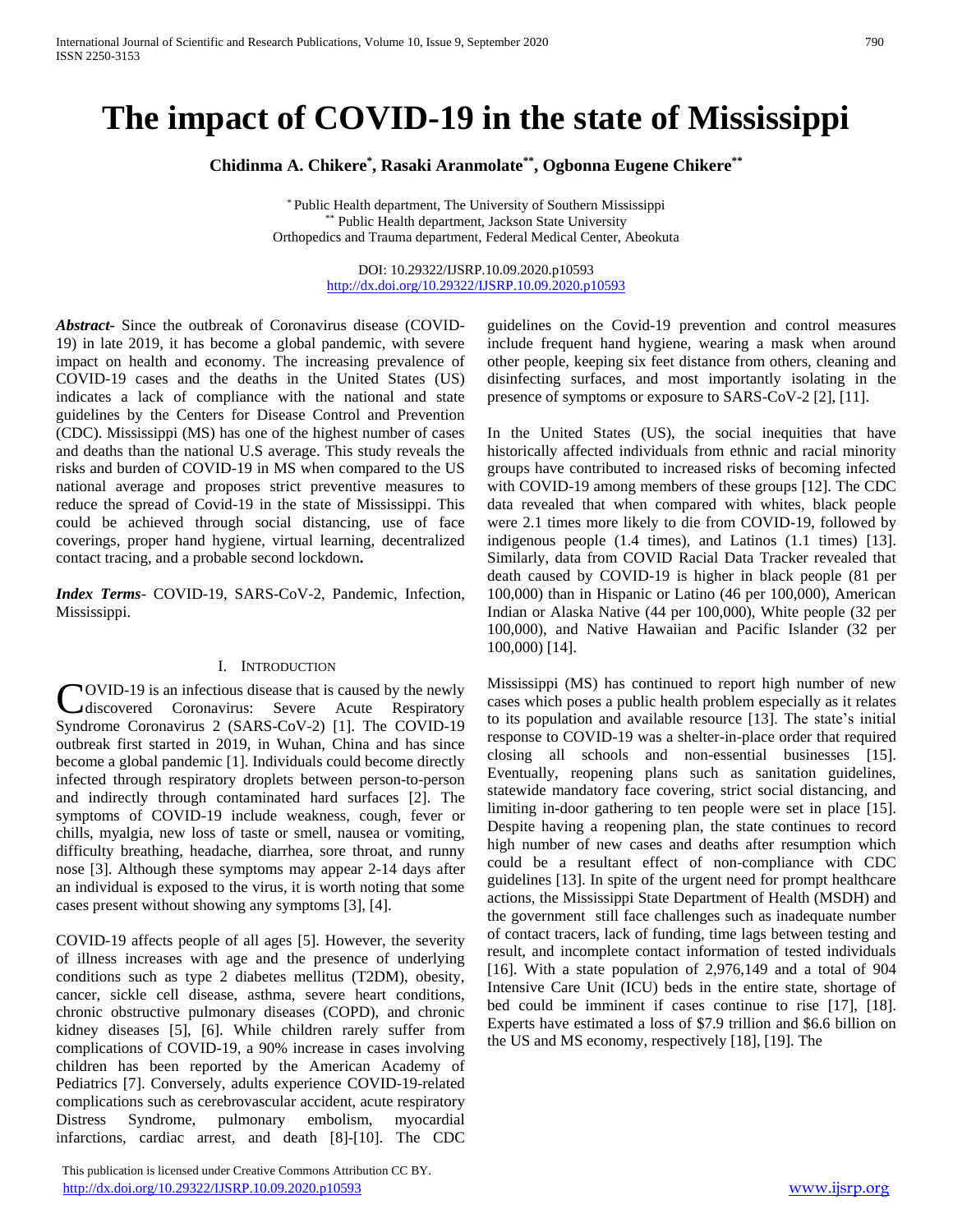purpose of this paper was to elucidate the number of cases and death rates associated with Covid-19 in all the counties in Mississippi

## II. MISSISSIPPI COVID-19 DATA

Over a period of three months, the MSDH has reported 70,665 new COVID-19 cases and 1,615 deaths bringing the total number of cases and death to 71,755 and 2,080, respectively [21]. To understand the burden of the increasing cases and deaths in MS, it is important to compare Covid-19 cases and death rates among the US and MS population. The ratio of new cases associated with Covid-19 between US and MS was 85:1 [13], [21]. It means that for every 85 new cases in the US there is 1 new case in MS [13], [21]. Additionally, the total number of cases in MS was 2,124 per 100,000 population while US reported 1,465 per 100,000 population [13]. This reveals higher rates of COVID-19 infection in MS when compared to the US and emphasizes the increased risks and burden in MS.

Importantly, the number of MS COVID-19 cases among Blacks are higher when compared to Whites [21]. The MSDH record showed that out of the total number of COVID-19 cases, 53.0% were non-Hispanic Black, 38.5% were Non-Hispanic Whites, 5.2% were Hispanics, 1.8% were others, 1.1% were Non-Hispanic American Indian or Alaska native, and 0.4% were Asians [21]. Similarly, out of all the COVID-19 related deaths 50.8% were non-Hispanic Blacks, 43.2% were non-Hispanic whites, 3.7% were Non-Hispanic American or Alaska Native, 1.6% were Hispanics, and 0.6% were others [21]. Gender has been found to influence the disease distribution as females (57.1%) were at higher risk of becoming infected than males (42.4%) and unknown (0.5%) [21].

The high rate of COVID-19 and poorer outcomes among racial and ethnic minorities occur as a result of disparity in access to social determinants of health such as quality education, health care services, good job opportunities, safe housing, and healthy foods [22], [23]. Racial and ethnic minority groups are more likely to be uninsured, live in overcrowded houses, and work in a high risk Covid-19 environment than non-Hispanic whites [22], [24], [25].

Table 1. COVID-19 Cases and Deaths by County level in Mississippi [21].

| County   | <b>Total Cases</b> | <b>Total Deaths</b> |
|----------|--------------------|---------------------|
| Hinds    | 5878               | 128                 |
| De Soto  | 3888               | 34                  |
| Harrison | 2755               | 37                  |
| Madison  | 2538               | 74                  |
| Jackson  | 2449               | 47                  |
| Rankin   | 2411               | 41                  |
| Jones    | 1978               | 64                  |
| Forrest  | 1905               | 57                  |

| Washington     | 1811 | 46 |
|----------------|------|----|
| Lee            | 1700 | 43 |
| Lauderdale     | 1488 | 98 |
| Neshoba        | 1328 | 96 |
| Lamar          | 1284 | 19 |
| <b>Bolivar</b> | 1219 | 40 |
| Warren         | 1173 | 37 |
| Oktibbeha      | 1171 | 41 |
| Panola         | 1139 | 18 |
| Lowndes        | 1136 | 42 |
| Sunflower      | 1106 | 29 |
| Lafayette      | 1062 | 21 |
| Scott          | 1029 | 21 |
| Copiah         | 986  | 30 |
| Pike           | 977  | 38 |
| Leflore        | 976  | 70 |
| Holmes         | 945  | 50 |
| Yazoo          | 887  | 14 |
| Pontotoc       | 884  | 9  |
| Lincoln        | 871  | 44 |
| Monroe         | 868  | 55 |
| Grenada        | 866  | 27 |
| Simpson        | 852  | 36 |
| Coahoma        | 812  | 13 |
| Leake          | 811  | 27 |
| Wayne          | 808  | 21 |
| Tate           | 768  | 30 |
| Marshall       | 766  | 10 |
| Union          | 761  | 19 |
| Marion         | 707  | 21 |
| Adams          | 664  | 28 |
| Covington      | 656  | 16 |
| Winston        | 652  | 18 |
| George         | 637  | 9  |
| Pearl River    | 596  | 41 |
| <b>Newton</b>  | 587  | 12 |
| Tallahatchie   | 565  | 11 |
| Attala         | 549  | 25 |
| Walthall       | 525  | 22 |
| Chickasaw      | 508  | 19 |
| Prentiss       | 497  | 11 |
| Noxubee        | 482  | 12 |
| Tishomingo     | 467  | 12 |
| Alcorn         | 451  | 5  |
| Tippah         | 434  | 14 |
| Calhoun        | 433  | 9  |
| Jasper         | 424  | 11 |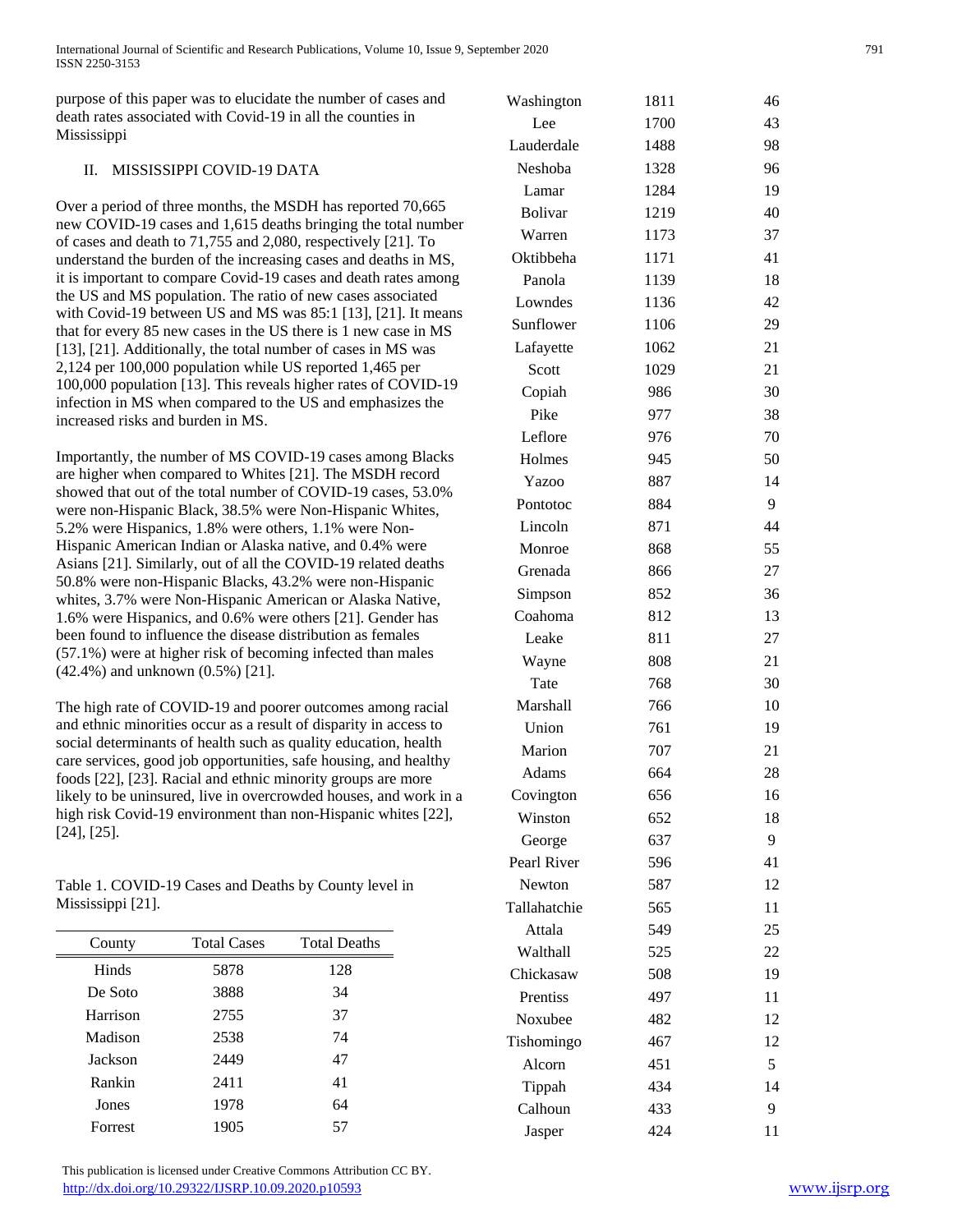| Hancock            | 422    | 15             |
|--------------------|--------|----------------|
| Itawamba           | 422    | 10             |
| Smith              | 421    | 13             |
| Clay               | 417    | 14             |
| Claiborne          | 414    | 14             |
| Tunica             | 375    | 8              |
| Clarke             | 368    | 28             |
| Montgomery         | 365    | 10             |
| Lawrence           | 341    | 8              |
| Yalobusha          | 324    | 10             |
| Humphreys          | 310    | 12             |
| Quitman            | 278    | 1              |
| Greene             | 275    | 13             |
| Carroll            | 265    | 11             |
| Webster            | 257    | 13             |
| Perry              | 256    | 8              |
| Jefferson<br>Davis | 253    | 6              |
| Stone              | 249    | 6              |
| Kemper             | 248    | 14             |
| Amite              | 246    | 6              |
| Wilkinson          | 233    | 14             |
| Sharkey            | 215    | 7              |
| Jefferson          | 198    | 8              |
| Benton             | 165    | 1              |
| Franklin           | 150    | $\overline{2}$ |
| Choctaw            | 141    | 4              |
| Issaquena          | 27     | $\overline{c}$ |
| Total              | 71,755 | 2,080          |

The Mississippi Department of Health (MSDH), 2020

Table 1 shows the number of COVID-19 cases and deaths by county level, with Hinds recording the highest number (cases, 5878 vs deaths, 128), Issaquena has the lowest number of cases (cases, 27 vs death, 2) and Benton (cases, 165 vs deaths, 1) [21]. Hinds (5878 cases) is followed by De Soto (3888), Harrison (2755), Madison (2538), Jackson (2449), Rankin (2411), Jones (1978), Forrest (1905), Washington (1811), Lee (1700), Lauderdale (1488), Neshoba (1328), Bolivar (1219), Warren (1173), Oktibbeha (1171), Panola(1139), Lowndes(1136), Sunflower (1106), Lafayette (1062), and Scott (1029) [21]. In contrast, counties like Copiah, Pike, Leflore, Holmes, Yazoo, Pontotoc, Lincoln, Monroe, Grenada, Simpson, Coahoma, Leake, Wayne, Tate, Marshall, Union, Marion, Adams, Covington, Winston, George, Pearl River, Newton, Tallahatchie, Attala, Walthall, Chickasaw, Prentiss, Noxubee, Tishomingo, Alcorn, Tippah, Calhoun, Jasper, Hancock, Itawamba, Smith, Clay, Claiborne, Tunica, Clarke, Montgomery, Lawrence, Yalobusha, Humphreys, Quitman, Greene, Carroll, Webster, Perry, Jefferson Davis, Stone, Kemper, Amite, Wilkinson, Sharkey, Jefferson, Benton, Franklin, Choctaw, and Issaquena have recorded less than 1000 cases each [21]. Counties that have recorded 50 deaths

 This publication is licensed under Creative Commons Attribution CC BY. <http://dx.doi.org/10.29322/IJSRP.10.09.2020.p10593> [www.ijsrp.org](http://ijsrp.org/)

### III. DISCUSSION

In just three months, MS has recorded over 100% increase in new COVID-19 cases which escalated from 1,090 to 71,755 [21], [26]. This could be partly due to the high prevalence of chronic diseases (diabetes mellitus, cancer, lung diseases) among racial and ethnic minority groups [27]. According to CDC, people with hypertension, obesity (BMI  $\geq$  30), or diabetes were three times more likely to become hospitalized if they became infected with SARS-CoV-2 [28]. Similarly, people with asthma (1.5 times), chronic kidney disease (4 times), and severe obesity ( $BMI \geq 40$ [4.5 times]) experience higher COVID-19 related hospitalization than people without these conditions [28]. Besides, poor social determinants of health (low income, unhealthy lifestyle, substandard education) can contribute to the prevalence of COVID-19 among racial and ethnic minority groups [22]. With the high number of COVID-19 cases in MS, hospitalization into ICUs and Medical/surgical units have steadily increased leaving only 17% of ICU beds and 30% of Medical/Surgical unit beds available [18]. Despite the State Health Officer's warning on the likelihood of hospitals going beyond capacity, some people continue to ignore the public health guidelines (face covering, social distancing, hand hygiene) [29]. This strongly suggests that the healthcare system will soon experience an overwhelming increase in COVID-19 cases which could aggravate the existing burden of this virus on the state [29].

#### IV. CONCLUSION

In order to minimize severe outcome of COVID-19, the existing guidelines for prevention and control such as proper hand hygiene, mandatory face covering, social distancing, safe public gathering, and plans for reopening of schools and businesses should be maintained [30]. Since COVID-19 pandemic is an emerging situation, strict implementation of measures based on new findings could be beneficial in reducing the spread of SARS-CoV-2. More importantly, MS should consider using California's approach to education by making all classes virtual [31]. Furthermore, as some states such as California have already done, contact tracing should be decentralized to involve both the local and state health departments and possibly contract it out to a privately-owned company [32]. Lastly, more stringent measures such as statewide lockdown should be enforced until there is a significant reduction in number of cases [29].

COVID-19 cases will reduce if there is increased compliance with the CDC's guidelines on prevention and control of SARS-CoV-2. Face coverings and social distancing should be maintained while virtual learning and strict contact tracing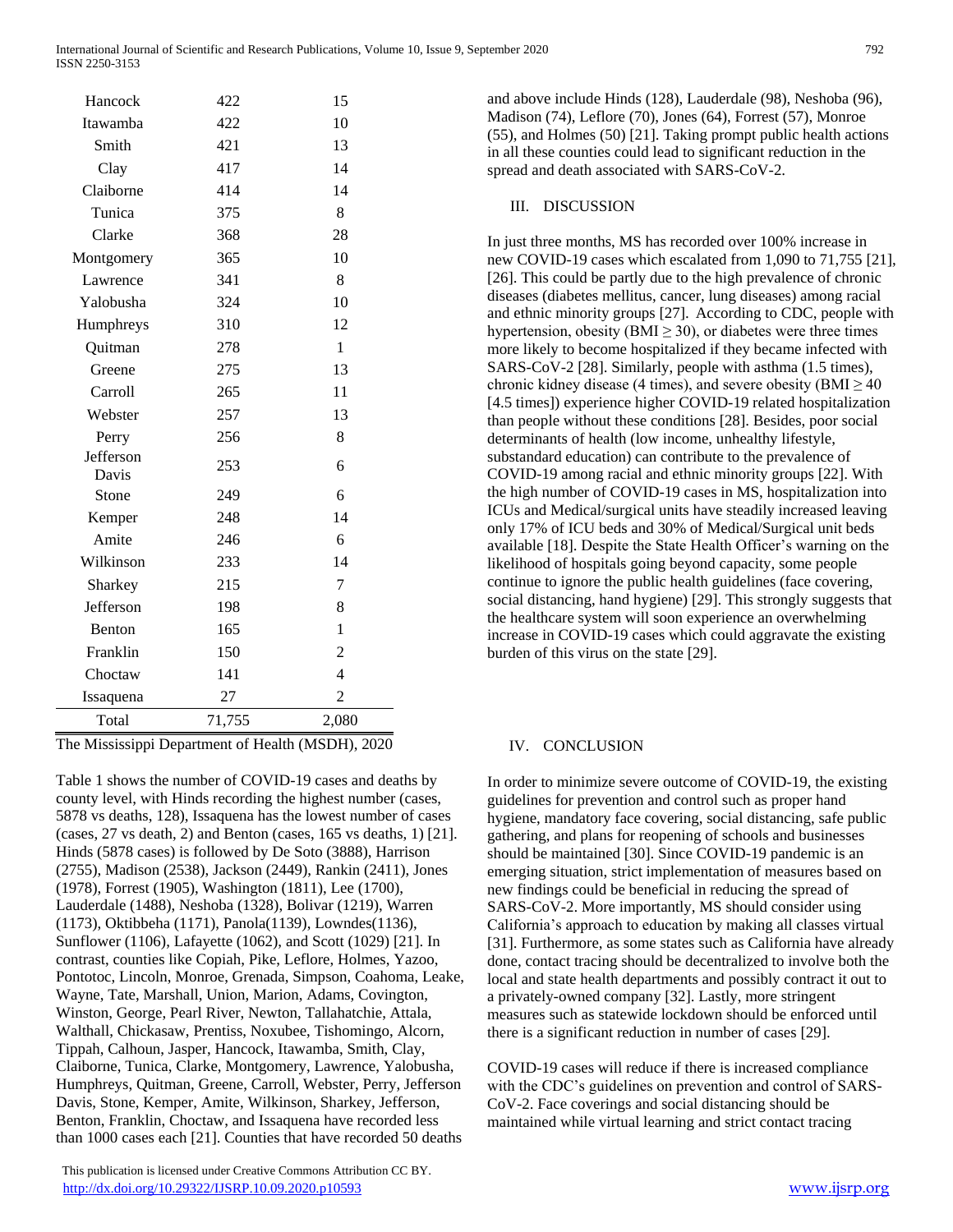should be implemented. Strict actions may be more efficient in reducing the spread of SARS-CoV-2.

#### ACKNOWLEDGMENT

#### Nneka Rogers, Jamie Hamil

#### REFERENCES

- [1] World Health Organization. "Q&A on coronaviruses (COVID-19)." https://www.who.int/emergencies/diseases/novel-coronavirus-2019/question-andanswers-hub/q-a-detail/q-a-coronaviruses. (accessed August 15, 2020).
- [2] Centers for Disease Control and Prevention. "How Covid-19 spreads." https://www.cdc.gov/coronavirus/2019-ncov/prevent-gettingsick/how-covid-spreads.html (Accessed August 15, 2020).
- [3] Centers for Disease Control and Prevention. "Symptoms of Covid-19." https://www.cdc.gov/coronavirus/2019-ncov/symptomstesting/symptoms.html (accessed August 12, 2020).
- [4] Centers for Disease Control and Prevention. "About masks." https://www.cdc.gov/coronavirus/2019-ncov/prevent-gettingsick/about-face-coverings.html (accessed August 12, 2020).
- [5] Centers for Disease Control and Prevention. "Older Adults." [https://www.cdc.gov/coronavirus/2019-ncov/need-e](https://www.cdc.gov/coronavirus/2019-ncov/need-)xtraprecautions/older-adults.html (accessed August 12, 2020).
- [6] Centers for Disease Control and prevention. "People with certain medical conditions." https://www.cdc.gov/coronavirus/2019 ncov/need-extra-precautions/people-with-medicalconditions.html?CDC\_AA\_refVal=https%3A%2F%2Fwww.cdc.gov %2Fcoronavirus%2F2019-ncov%2Fneed-extraprecautions%2Fgroups-at-higher-risk.html (accessed August 20, 2020).
- [7] American Academy of Pediatrics. "Children and COVID-19: Statelevel data report." https://services.aap.org/en/pages/2019-novelcoronavirus-covid-19-infections/children-and-covid-19-state-leveldata-report/ (accessed August 15, 2020).
- [8] A. Sharifi-Razsavi, N. Karimi, and N. Rouhani, "Covid 19 and intracerebral hemorrhage: causative or coincidental," New Microbes New infect, vol. 35, pp. 1-2, May 2020, https://doi.org/10.1016/j.nmni.2020.100669
- [9] The Lancet. "Mortality and pulmonary complications in patients undergoing surgery with perioperative SARS-CoV-2 infection: an international cohort study." 396(10243), pp. 27-38, May 2020, https://doi.org/10.1016/S0140-6736(20)31182-X
- [10] American College of Cardiology. "COVID-19 clinical guidance for the cardiovascular care team." ACC Clinical Bulletin. https://www.acc.org/~/media/665AFA1E710B4B3293138D14BE8D1 213.pdf (accessed August 6, 2020).
- [11] Centers for Disease Control and Prevention. "What to do if you are sick." https://www.cdc.gov/coronavirus/2019-ncov/if-you-aresick/steps-when-sick.html (accessed August 3, 2020).
- [12] Centers for Disease Control and Prevention. "Health equity considerations & racial ethnic minority groups." https://www.cdc.gov/coronavirus/2019-ncov/community/healthequity/race-ethnicity.html#fn10 (accessed August 3, 2020).
- [13] Centers for Disease Control and Prevention. "United States COVID-19 cases and death by states." https://www.cdc.gov/covid-datatracker/index.html#cases (August 14, 2020).

 This publication is licensed under Creative Commons Attribution CC BY. <http://dx.doi.org/10.29322/IJSRP.10.09.2020.p10593> [www.ijsrp.org](http://ijsrp.org/)

- [14] The COVID Tracking Project. "The COVID racial data tracker." https://covidtracking.com/race (accessed August 20, 2020).
- [15] Office of Governor Tate Reeves. "Coronavirus (COVID-19) Update & Resources." https://governorreeves.ms.gov/covid-19/#executiveOrders (accessed August 20, 2020).
- [16] E. Hensley, & K. D. Betz. What Oxford's missing COVID-19 cases tell us about contact tracing in Mississippi. https://mississippitoday.org/2020/07/12/the-trouble-with-contacttracing-in-mississippi/ (accessed July 30, 2020).
- [17] United States Census Bureau. "QuickFacts Mississippi; Unites States." https://www.census.gov/quickfacts/fact/table/MS,US/PST045219 (accessed July 30, 2020).
- [18] Mississippi State Department of Health. "COVID-19 Hospital capacity and usage reports." https://www.msdh.ms.gov/msdhsite/\_static/resources/10040.pdf (accessed August 14, 2020).
- [19] S. Ziv. "Coronavirus Pandemic will cost U.S. economy \$8 trillion." Personal finance. https://www.forbes.com/sites/shaharziv/2020/06/02/coronaviruspandemic-will-cost-us-economy-8-trillion/#3c592f3515e4 (accessed August 20, 2020).
- [20] L. Ramseth. "Deeply disturbing: Coronavirus impact on Mississippi's economy." Mississippi Clarion Ledger. https://www.clarionledger.com/story/news/politics/2020/03/20/corona virus-impact-mississippi-economy/2865088001/ (accessed July 30, 2020).
- [21] Mississippi State Department of Health. "Coronavirus disease 2019 (COVID-19)." https://www.msdh.ms.gov/msdhsite/\_static/14,0,420.html (accessed August 15, 2020).
- [22] Centers for Disease Control and Prevention. "Health Equity Considerations & Racial & ethnic minority groups." https://www.cdc.gov/coronavirus/2019-ncov/community/healthequity/race-ethnicity.html (accessed August 15, 2020).
- [23] Office of Disease Prevention and Health Promotion. "Social determinants of health." Healthy people. https://www.healthypeople.gov/2020/topics-objectives/topic/socialdeterminants-of-health (accessed August 20, 2020)
- [24] E. R. Berchick, J. C. Barnett, & R. D. Upton. "Current Population Reports, P60-267(RV), Health Insurance Coverage in the United States: 2018" U.S. Government Printing Office, Washington, DC, 2019. (accessed August 20, 2020)
- [25] Economic Policy Institute. "Black workers face two of the most lethal preexisting conditions for coronavirus—racism and economic inequality." 2020 [cited 2020 Jun 28]. https://www.epi.org/publication/black-workers-covid/external icon (accessed August 14, 2020)
- [26] Facebook.com. "Mississippi State Department of Health." https://www.facebook.com/HealthyMS/photos (accessed August 14, 2020).
- [27] J. Davis, J. Penha, O. Mbowe, D. A. Taira. "Prevalence of single and multiple leading causes of death by race/ethnicity among people aged 60 to 70 years." Public Health Research, Practice, and Policy. 2017. Volume 14. http://dx.doi.org/10.5888/pcd14.160241
- [28] Centers for Disease Control and Prevention. "Hospitalization related to underlying medical conditions."